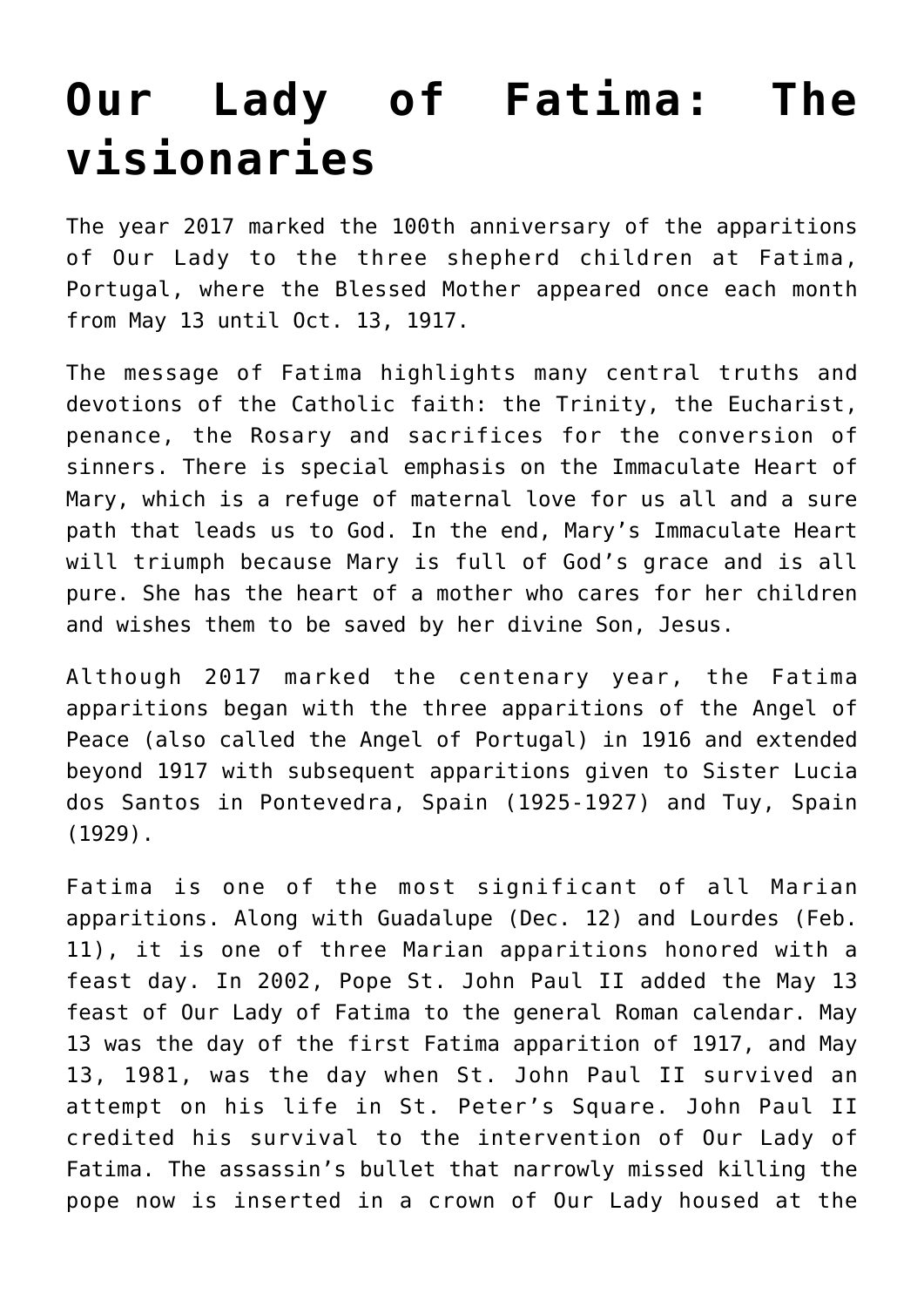Fatima shrine. Fatima is also linked with the collapse of Russian communism more than 25 years ago.

It is estimated that some 4-5 million people visit Fatima each year, and more were expected for the centennial year, which included a visit by Pope Francis, who traveled to Portugal to celebrate the 100-year anniversary.

Our Lady of Fatima, pray for us!

## **The Visionaries**

**Lucia dos Santos** Born: March 28, 1907 Died: Feb. 13, 2005



Bio: The oldest of the three visionaries of Fatima, Lucia was the youngest of seven brothers and sisters. She received harsh criticism after telling family and friends about the visitations, so much so that she was reluctant to return to the Cova da Iria on July 13, 1917. The other seers convinced her to go back. Following the deaths of her cousins, at 14 years old, she was sent to the Dorothean Sisters of Villar and in 1928 became a sister of St. Dorothy. In 1946, she entered the convent of the Carmelite Sisters of Coimbra and was known as Sister Maria Lucia of the Immaculate Heart. She was visited by Mary on several more occasions. Following her death in 2005 at the age of 97, Pope Benedict XVI in 2008 waived the normal five-year waiting period before the start of a canonization cause.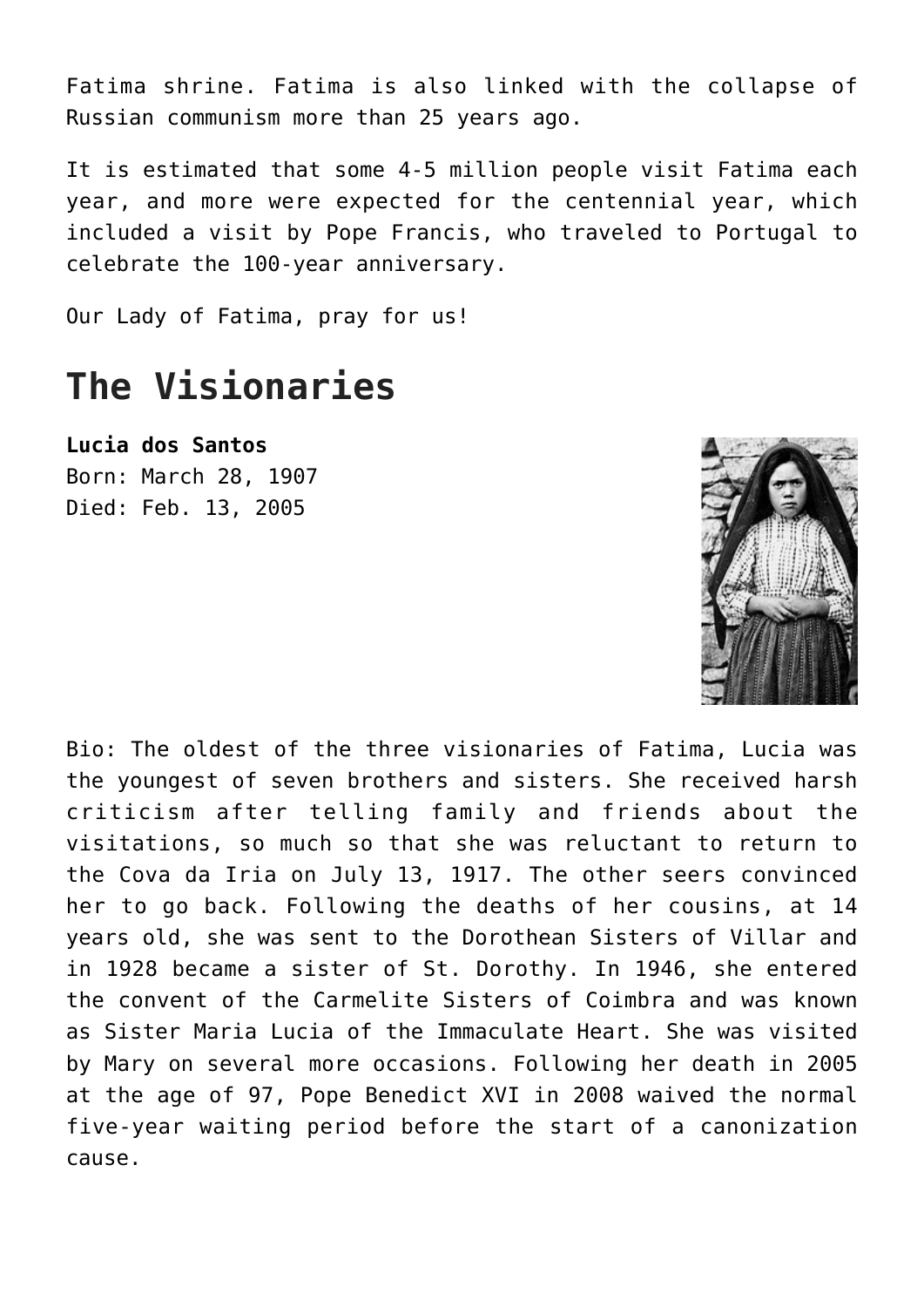## **Blessed Francisco Marto**

Born: June 11, 1908 Died: April 4, 1919



Bio: Francisco was 9 years old at the time of the apparitions, during which he saw the Blessed Mother but could not hear what she was saying. Described in Lucia's memoirs as a musically gifted boy, pensive and easygoing, Francisco chose to "console Jesus for the sins of the world" in private prayer following the apparitions. He fell ill during an influenza outbreak just one year after the apparitions at Fatima, and he embraced his suffering, reciting the Rosary daily as instructed by Our Lady. He received his first holy Communion on his deathbed. In her memoirs, Sister Lucia wrote, "He flew away to heaven in the arms of our Heavenly Mother." He was beatified by Pope St. John Paul II in Fatima on May 13, 2000.

## **Blessed Jacinta Marto**

Born: March 11, 1910 Died: Feb. 20, 1920



Bio: Jacinta was just 7 at the time of the apparitions. After seeing the vision of hell, the young girl dedicated herself to praying for the salvation of souls. She refused water during the hot summer. Like her brother, Francisco, Jacinta fell ill